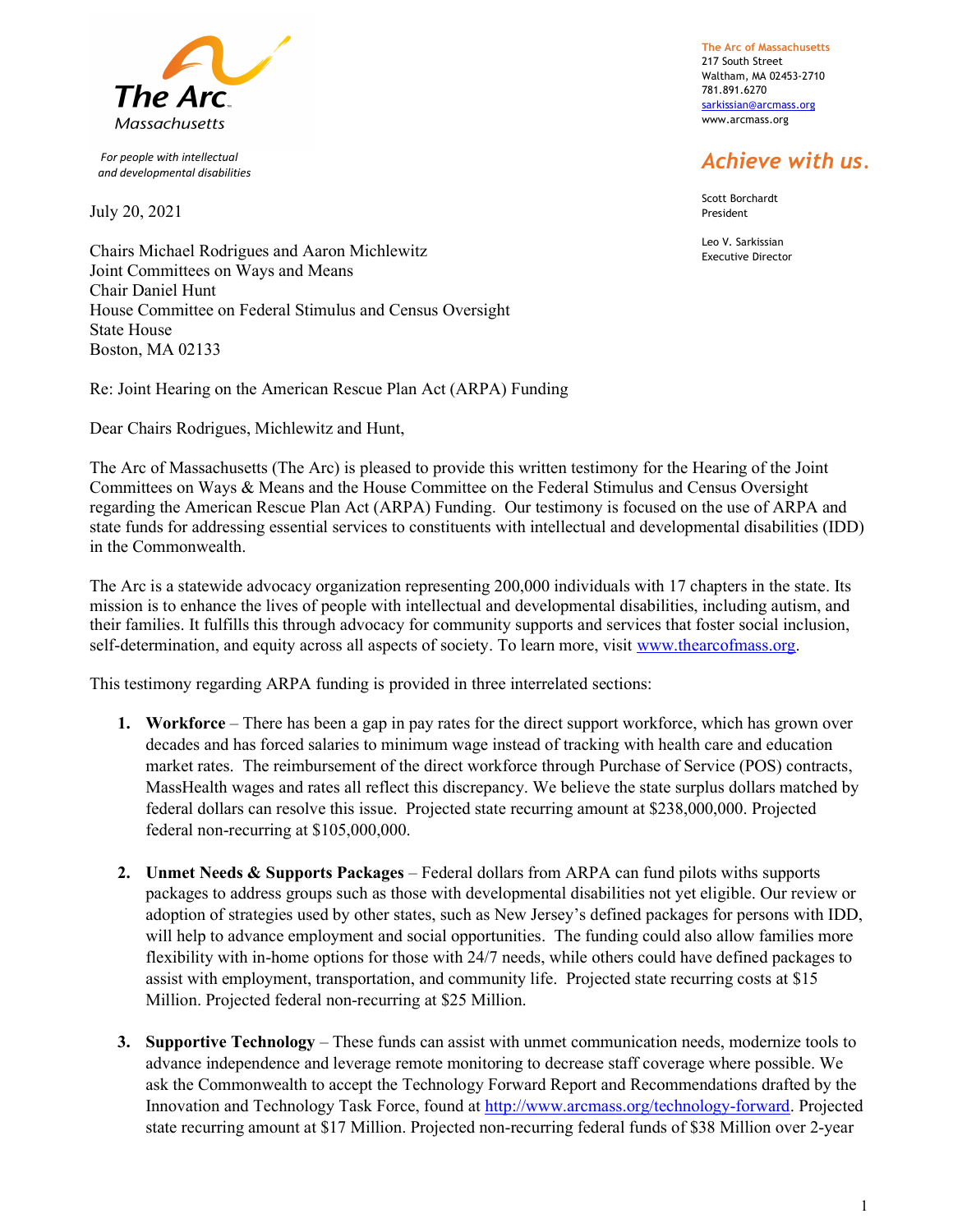period for education, professional consultation, devices and expansion of access for families/individuals at home.

## 1. Workforce

Direct support professional (DSP) wages and benefits for people with IDD need to be based on market-based reimbursement rates in the Commonwealth consistent with health and education sectors. We estimate 29,000 DSPs serving the IDD/autism community, not including those serving other disability groups. Our funding estimate is based on the number of DSPs, however, it is also important to increase compensation for front-line managers, clinical positions, and program directors to avoid compression in pay rates<sup>i</sup>.

We can prevent people with disabilities from entering costly, restrictive, and often segregated institutional settings or in hospital-boarding situations if support staff are successfully recruited, professionally trained and retained. DSPs are disproportionately women of color, doing critical tasks that support people with disabilities with taking medications, bathing, eating, getting out into the community, and more. It is difficult work that requires thoughtful planning and communication skills as well as an understanding of ethical principles and practices of inclusion. Often it can be physical—requiring significant effort around activities of daily living. Today's laws and regulations which focus on self-determination, inclusion and community integration require staff who are competent and prepared, but the wages do not reflect this level of skill. Presently their compensation is equal to laundry workers and drivers. Due to low wages, there is an approximate 50% national turnover rate annually, and the average national wage is less than \$11/ hour, making it difficult to provide continuity in services, provide a family sustaining wage, and threatening the quality of care.

During the period of 1987-2007, there had not been a statewide adjustment to the rates of reimbursement paid by the Commonwealth to human service providers through Purchase of Service (POS)<sup>ii</sup>. On the Medicaid side (MassHealth), cost of living allocated did not keep pace with inflation or corresponding growth in salaries in the health and education sectors. In the six years prior to the 2021 allocation, the Chapter 257 reserves totaled \$170,564,390 or an average of \$28,427,333.iii

The downward pressure of rates has brought many DSP positions wages to minimum wage, and in the case of day habilitation services to barely above the total. In the recent FY'22 Commonwealth rate determination for DSPs in the Community Based Day Supports (CBDS) programs, the Department of Developmental Services (DDS) set a benchmark of \$15.48 per hour for a "blended" DSP wage.iv Some provider agencies have started offering \$17 per hour due to the severity of the workforce vacancies, risking health for those they serve. They hope that the 10% federal Home and Community-Based Services (HCBS) bump will result in adequate reimbursement within this fiscal year, even though it is a short-term revenue fix.

The *recurring and surplus state funds* can leverage federal matching funds at 50% to solve a decades old dilemma of workforce pay. We estimate \$239 million will provide in the range of a 25% increase for DSP wages based on our staffing estimate. We ask that a General Court Committee along with The Arc and other groups receive information regarding relevant workforce numbers and corresponding present pay benchmarks. At present, there is difficulty not only with the DSP and front-line managers in purchase of service and MassHealth programs, but clinical services as well. The following agencies and program areas need to be considered. At DDS: Residential, CBDS, Day & Employment, Family Support & related programs, Autism Omnibus (MRC and MCB programs face similar shortages). At MassHealth: Day Habilitation, Adult Family or Foster Care, Continuous or Block Nursing and any DSP related services such as the personal care attendant (PCA) program. Clinical services such as nursing, allied health therapists or Board-Certified Behavior Analyst (BCBA) positions are affected due to individual rates or rates through services in all community-based programs. After a complete review of these positions, the estimates may need to be somewhat higher to address clinical positions and compression of wages for front-line managers.

Recruitment and Onboarding with *non-recurring federal funds* is another part of solving the decades workforce dilemma. As we come out of the pandemic, agencies are not able to obtain staffing to meet even the shortage plagued pre-COVID numbers. Individuals are not able to return to community day services straining individual or family caregiver resources as post-COVID recovery continues. We project \$105 Million in non-recurring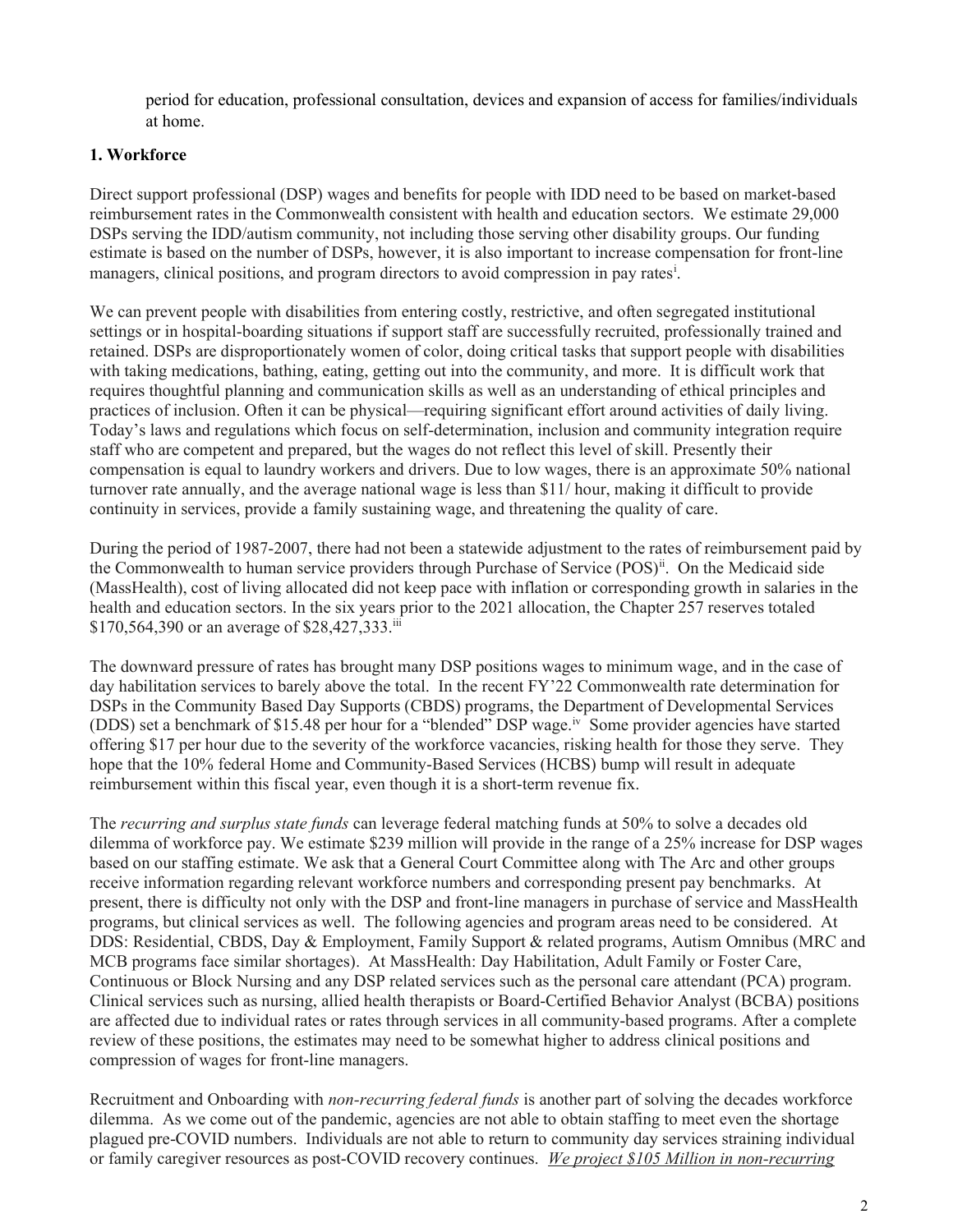federal dollars to address the following: hiring bonuses, retention bonuses (e.g., 6 month, 12 month bonuses); marketing jobs to the public; and onboarding activities including training to ensure staff are properly prepared not only for health-related aspects such as medication, travel safety, behavioral health, etc., but also to assist in skill development and social inclusion. We estimate that \$8 million dollars should be set aside for additional transportation needs as the system returns to full utilization.

## 2. Unmet Needs & Supports Packages

Unmet needs are reflected in two major areas: a.) Populations without access to organized services because their support needs are related to cueing and prompting and not physical assistance; and b.) the lack of packages to provide short-term or long-term assistance to individuals with IDD. Projected state recurring costs at \$15 Million. Projected federal non-recurring at \$25 Million.

- a.) Persons with developmental disabilities (DD) not presently eligible for DD services (cerebral palsy, fetal alcohol syndrome, etc.) or borderline intellectual disabilities have little to no access to structured service delivery. We propose pilots to provide short-term (six-year) adult living transition opportunities for these populations and during the pilot period, develop long-term solutions for those who may need them periodically throughout their lives. The Mass Rehabilitation Commission model of open and closed cases can be drawn from as well as other states supporting a wider range of disabilities. These supports will not be employment only but focus on life skills, community safety, communication, and social integration. Some individuals may need a higher-level intervention based on their functional disability which can be assessed by professional staff.
- b.) Support living and self-determination packages are available in the Commonwealth today but there is inadequate transparency and inconsistency on application. In New Jersey various publications provide information on support packages. A manual identifies specific services and reimbursement schedules.<sup>v</sup> In our state, the use of self-determination among adults with disabilities for residential assistance significantly reduces the annual cost of services per individual. Our ability to expand the supports approach can not only improve individuals' daily lives but reduce workforce pressure.

## 3. Supportive Technology

We are requesting the Commonwealth advance access and opportunities to supportive technology for people with I/DD and autism by embracing the "Technology Forward Report and Recommendations developed by the Innovation and Technology Task Force (Task Force), a partnership with the Department of Developmental Services (DDS), Association of Developmental Disabilities Providers (ADDP), and The Arc. The Task Force Report and Recommendations can be found at www.arcmass.org/technology-forward. It requests the Commonwealth to commence a multi-level initiative that enhances capacity at a systemic level.

Supportive technology, which includes Assistive Technology (AT), and Remote Support Technology (RST), refers to devices and technological methods used to increase HCBS community integration of individuals with disabilities. Utilizing a person and family centered approach, supportive technology can be instrumental in assisting individuals with I/DD and autism attain the highest quality of life possible in their communities. Yet, studies show that people with disabilities have been left behind in the digital age and are using digital technology at a lower rate. Increasing access to supportive technology is key in creating equitable opportunities in society for disabled individuals. Despite the immense challenges of the COVID-19 pandemic, it illustrated supportive technology's potential in bridging the access issues for people with disabilities. The pandemic also forced a major shift toward technology in supports and services for people with disabilities with little preparation or training –highlighting the necessity for a thoughtful and strategic approach. The Task Force recommends a detailed plan to 1) Build Supportive Technology Competency & Capacity in Massachusetts and 2) Outline Recommendations to Develop a Supportive Technology Pilot Program.

Further, the Task Force identified the following impact areas where the Commonwealth should focus on expanding supportive technology:

 Communication: Strategies and tools exist through assistive technology to enable many constituents served by DDS to verbally express their needs or preferences who could not do so otherwise. For